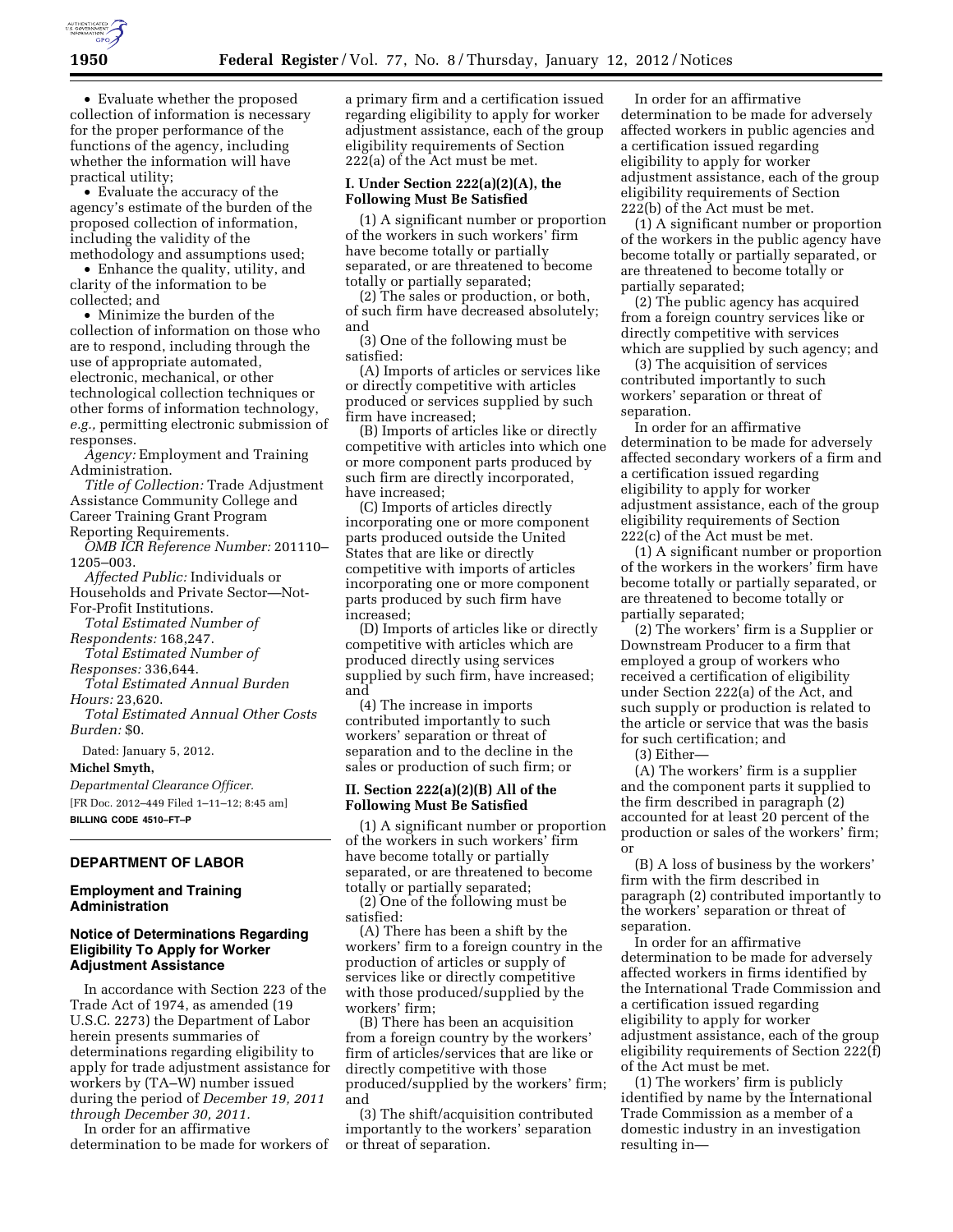(A) An affirmative determination of serious injury or threat thereof under section 202(b)(1);

(B) An affirmative determination of market disruption or threat thereof under section 421(b)(1); or

(C) An affirmative final determination of material injury or threat thereof under section 705(b)(1)(A) or 735(b)(1)(A) of the Tariff Act of 1930 (19 U.S.C. 1671d(b)(1)(A) and 1673d(b)(1)(A));

(2) The petition is filed during the 1 year period beginning on the date on which—

(A) A summary of the report submitted to the President by the

International Trade Commission under section 202(f)(1) with respect to the affirmative determination described in paragraph (1)(A) is published in the **Federal Register** under section 202(f)(3); or

(B) Notice of an affirmative determination described in subparagraph (1) is published in the **Federal Register**; and

(3) The workers have become totally or partially separated from the workers' firm within—

(A) The 1-year period described in paragraph (2); or

(B) Notwithstanding section 223(b)(1), the 1-year period preceding the 1-year period described in paragraph (2).

*Affirmative Determinations for Worker Adjustment Assistance* 

The following certifications have been issued. The date following the company name and location of each determination references the impact date for all workers of such determination.

The following certifications have been issued. The requirements of Section 222(a)(2)(A) (increased imports) of the Trade Act have been met.

| TA-W No. | Subject firm                                                                                                  | Location            | Impact date         |
|----------|---------------------------------------------------------------------------------------------------------------|---------------------|---------------------|
| 80,405   | Schweizer Aircraft Corporation, Sikorsky Aircraft, dba Sikorsky<br>Military Completion, Adecco, Aerotek, etc. | Horseheads, NY      | August 30, 2010.    |
| 80,413   | Flextronics, Flextronics International, Global Services Division,<br>Aerotek.                                 |                     | December 9, 2011.   |
| 80,425   |                                                                                                               |                     | September 8, 2010.  |
| 80,483   |                                                                                                               | Garden Grove, CA    | September 29, 2010. |
| 80,493   | Molded Fiber Glass Companies Texas, Class 8 Truck Roof Divi-<br>sion.                                         |                     | October 4, 2010.    |
| 81,004   |                                                                                                               | McGregor, TX        | February 13, 2010.  |
| 81,004A  |                                                                                                               |                     | February 13, 2010.  |
| 81,004B  |                                                                                                               | Fitzgerald, GA      | February 13, 2010.  |
| 81,004C  |                                                                                                               |                     | February 13, 2010.  |
| 81,004D  |                                                                                                               |                     | February 13, 2010.  |
| $81,009$ | Birds Eye Foods, LLC, Fulton, NY Plant, Pinnacle Foods Group<br>LLC, W L Staff Svces., Inc.                   |                     | February 13, 2010.  |
| 81,010   |                                                                                                               | Memphis, TN         | February 13, 2010.  |
| 81,050   |                                                                                                               | Williamstown, WV    | February 13, 2010.  |
| 81,050A  |                                                                                                               |                     | February 13, 2010.  |
| 81,087   |                                                                                                               | West Burlington, IA | February 13, 2010.  |
| 81,115   |                                                                                                               |                     | February 13, 2010.  |
| 81,131   |                                                                                                               |                     | February 13, 2010.  |
| 81,136   | Michelin North America, Inc., BF Goodrich Tire Manufacturing Di-<br>vision.                                   |                     | June 26, 2010.      |

The following certifications have been issued. The requirements of Section 222(a)(2)(B) (shift in production or

services) of the Trade Act have been met.

| TA-W No.         | Subject firm                                                                                                             | Location                      | Impact date                              |
|------------------|--------------------------------------------------------------------------------------------------------------------------|-------------------------------|------------------------------------------|
| 80,409<br>80,523 |                                                                                                                          | Lancaster, PA<br>Vineland, NJ | February 13, 2010.<br>October 14, 2010.  |
| 81,007<br>81,036 | A. Schulman, On-Site Leased Workers From Manpower                                                                        |                               | February 13, 2010.<br>February 13, 2010. |
| 81,036A          |                                                                                                                          |                               | February 13, 2010.                       |
| 81,037           | Emerson Power Transmission, On-Site Leased Workers from<br>Nesco Services.                                               |                               | February 13, 2010.                       |
| 81,037A          | Emerson Power Transmission, On-Site Leased Workers from<br>Nesco Services.                                               |                               | February 13, 2010.                       |
| $81,043$         |                                                                                                                          | Albuquerque, NM               | February 13, 2010.                       |
| 81,052           | Mohawk Fine Paper, Beckett Mill Division, Prestige Technical<br>Services.                                                |                               | February 13, 2010.                       |
| 81,074           |                                                                                                                          | Everett, WA                   | February 13, 2010.                       |
| 81,100           | Checkpoint Caribbean, Ltd., Checkpoint Systems, Personnel Re-<br>cruiting Services.                                      |                               | February 13, 2010.                       |
| 81,107           | New United Motor Manufacturing, Inc. (NUMMI), Joint Venture of<br>General Motors Corporation & Toyota Motor Corporation. | Freemont, CA                  | November 20, 2011.                       |
| 81,110           | Meggitt Aircraft Braking Systems Corporation, Meggitt PLC                                                                |                               | February 13, 2010.                       |
| 81,110A          | Kelly Services, Working On-Site Meggitt Aircraft Braking Systems<br>Corporation.                                         |                               | February 13, 2010.                       |
| 81,119           |                                                                                                                          | Michigan City, IN             | January 23, 2012.                        |
| 81,119A          | Express Employment Working On-Site at Federal-Mogul                                                                      | Michigan City, IN             | February 13, 2010.                       |
|                  |                                                                                                                          | Santa Fe Springs, CA          | February 13, 2010.                       |